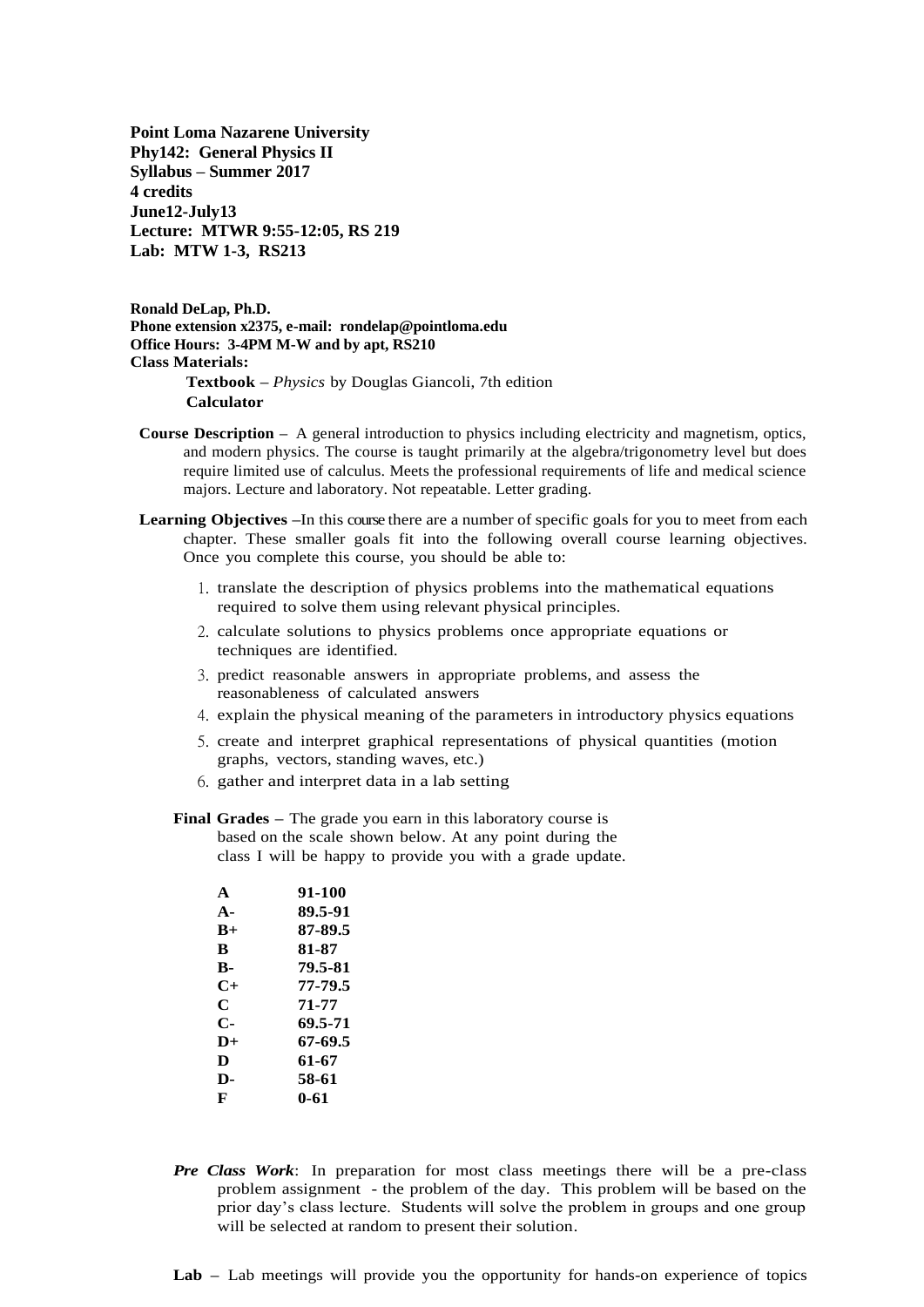from class meetings, improve lab technique, and data analysis. Labs will be performed in small groups, but each individual is responsible for submitting his or her own results. Labs are worth 20% of your final grade. You must pass the lab portion of the class to pass the class.

- **Quizzes –** Quizzes will be given from time to time, usually unannounced, and cannot be made up without a pre-approved class absence.
- **Homework –** Most days there will be homework due, homework is worth 15% of your final grade. Practicing working physics problems is critical to your success in the class.
- **Exams –** Three examinations over material through the class will be given. Exams will be about half multiple-choice or short answer conceptual questions, and about half problems to solve. The final examination will be comprehensive. Exams will be closed book, but a sheet of formulas will be provided to you to use during your exam. Partial credit will be given for correct reasoning at any step of a problem, but only if it is communicated clearly enough for me to understand. For problems that call for a solution or explanation, no credit will be given for an answer alone; the method or reasoning must also be shown.

#### **The points you receive during the course are weighted as follows:**

| -Preclass:         | 10% |
|--------------------|-----|
| -Lab:              | 20% |
| -Homework/quizzes: | 15% |
| -Tests $(3)$       | 30% |
| -Final Exam:       | 25% |
| <b></b>            |     |

**The Final Exam is scheduled (no exceptions) on July 13, from 9:55-12:05**

Late Work. Late work is not accepted without a pre-approved excuse. This includes

- homework (due at the beginning of class on the assigned date)
- o laboratory reports
- o class pre-work
- o exams (makeups are not allowed without an approved excuse *prior to* the exam)

Exceptions to the above policies, while rare, will be at the instructor's discretion. Note that some quizzes may be unannounced and cannot be made up for unexcused absences.

#### **University Mission:**

Point Loma Nazarene University exists to provide higher education in a vital Christian community where minds are engaged and challenged, character is modeled and formed, and service is an expression of faith. Being of Wesleyan heritage, we strive to be a learning community where grace is foundational, truth is pursued, and holiness is a way of life.

#### **Department Mission:**

The Physics and Engineering Department at PLNU provides strong programs of study in the fields of Physics and Engineering. Our students are well prepared for graduate studies and careers in scientific and engineering fields. We emphasize a collaborative learning environment which allows students to thrive academically, build personal confidence, and develop interpersonal skills. We provide a Christian environment for students to learn values and judgment, and pursue integration of modern scientific knowledge and Christian faith.

#### **Attendance:**

Attendance is expected at each class session. In the event of an absence you are responsible for the material covered in class and the assignments given that day.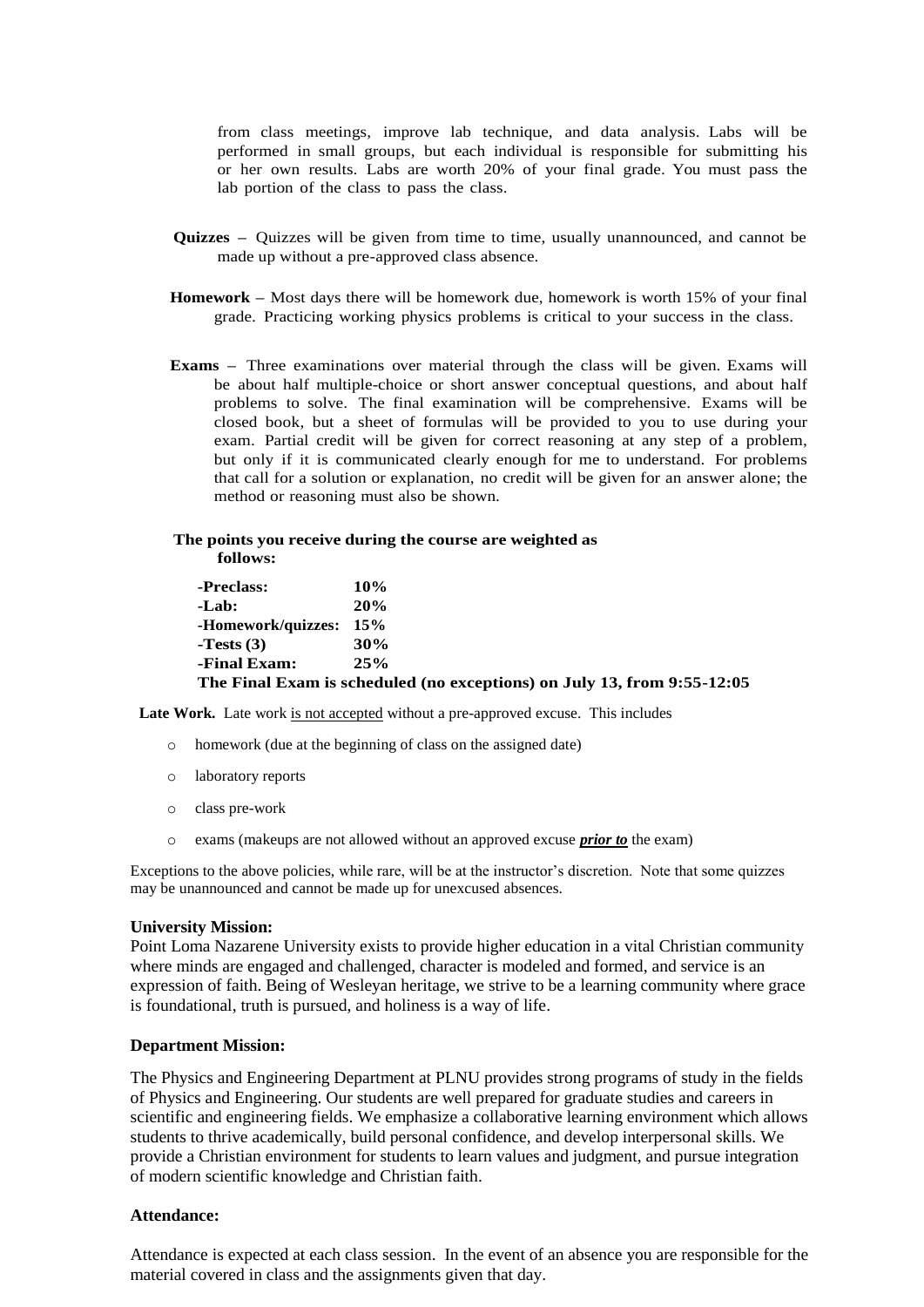Regular and punctual attendance at all classes is considered essential to optimum academic achievement. If the student is absent from more than 10 percent of class meetings, the faculty member can file a written report which may result in de-enrollment. If the absences exceed 20 percent, the student may be de-enrolled without notice until the university drop date or, after that date, receive the appropriate grade for their work and participation. See [http://catalog.pointloma.edu/content.php?catoid=24&navoid=1581#Class\\_Attendance](http://catalog.pointloma.edu/content.php?catoid=24&navoid=1581#Class_Attendance) in the Undergraduate Academic Catalog.

# **Class Enrollment:**

It is the student's responsibility to maintain his/her class schedule. Should the need arise to drop this course (personal emergencies, poor performance, etc.), the student has the responsibility to follow through (provided the drop date meets the stated calendar deadline established by the university), not the instructor. Simply ceasing to attend this course or failing to follow through to arrange for a change of registration (drop/add) may easily result in a grade of F on the official transcript.

## **Academic Accommodations:**

If you have a diagnosed disability, please contact PLNU's Disability Resource Center (DRC) within the first two weeks of class to demonstrate need and to register for accommodation by phone at 619-849-2486 or by e-mail at [DRC@pointloma.edu.](mailto:DRC@pointloma.edu) See [Disability Resource Center](http://www.pointloma.edu/experience/offices/administrative-offices/academic-advising-office/disability-resource-center) for additional information. For more details see the PLNU catalog: [http://catalog.pointloma.edu/content.php?catoid=24&navoid=1581#Academic\\_Accommodations](http://catalog.pointloma.edu/content.php?catoid=24&navoid=1581#Academic_Accommodations) 

Students with learning disabilities who may need accommodations should discuss options with the instructor during the first two weeks of class.

# **Academic Honesty:**

Students should demonstrate academic honesty by doing original work and by giving appropriate credit to the ideas of others. Academic dishonesty is the act of presenting information, ideas, and/or concepts as one's own when in reality they are the results of another person's creativity and effort. A faculty member who believes a situation involving academic dishonesty has been detected may assign a failing grade for that assignment or examination, or, depending on the seriousness of the offense, for the course. Faculty should follow and students may appeal using the procedure in the university Catalog. See

[http://catalog.pointloma.edu/content.php?catoid=24&navoid=1581#Academic\\_Honesty](http://catalog.pointloma.edu/content.php?catoid=24&navoid=1581#Academic_Honesty) for definitions of kinds of academic dishonesty and for further policy information.

## **Final Exam: Date and Time:**

The final exam date and time is set by the university at the beginning of the semester and may not be changed by the instructor. This schedule can be found on the university website and in the course calendar. No requests for early examinations will be approved. Only in the case that a student is required to take three exams during the same day of finals week, is an instructor authorized to consider changing the exam date and time for that particular student.

# **Copyright Protected Materials:**

Point Loma Nazarene University, as a non-profit educational institution, is entitled by law to use materials protected by the US Copyright Act for classroom education. Any use of those materials outside the class may violate the law.

# **Credit Hour:**

In the interest of providing sufficient time to accomplish the stated course learning outcomes, this class meets the PLNU credit hour policy for a 4 unit class delivered over 5 weeks. Specific details about how the class meets the credit hour requirements can be provided upon request.

**FERPA Policy** As a student at Point Loma, you have a legal right to privacy as outlined in the federal FERPA (Family Educational Rights and Privacy Act) legislation. See Policy Statements for full text.